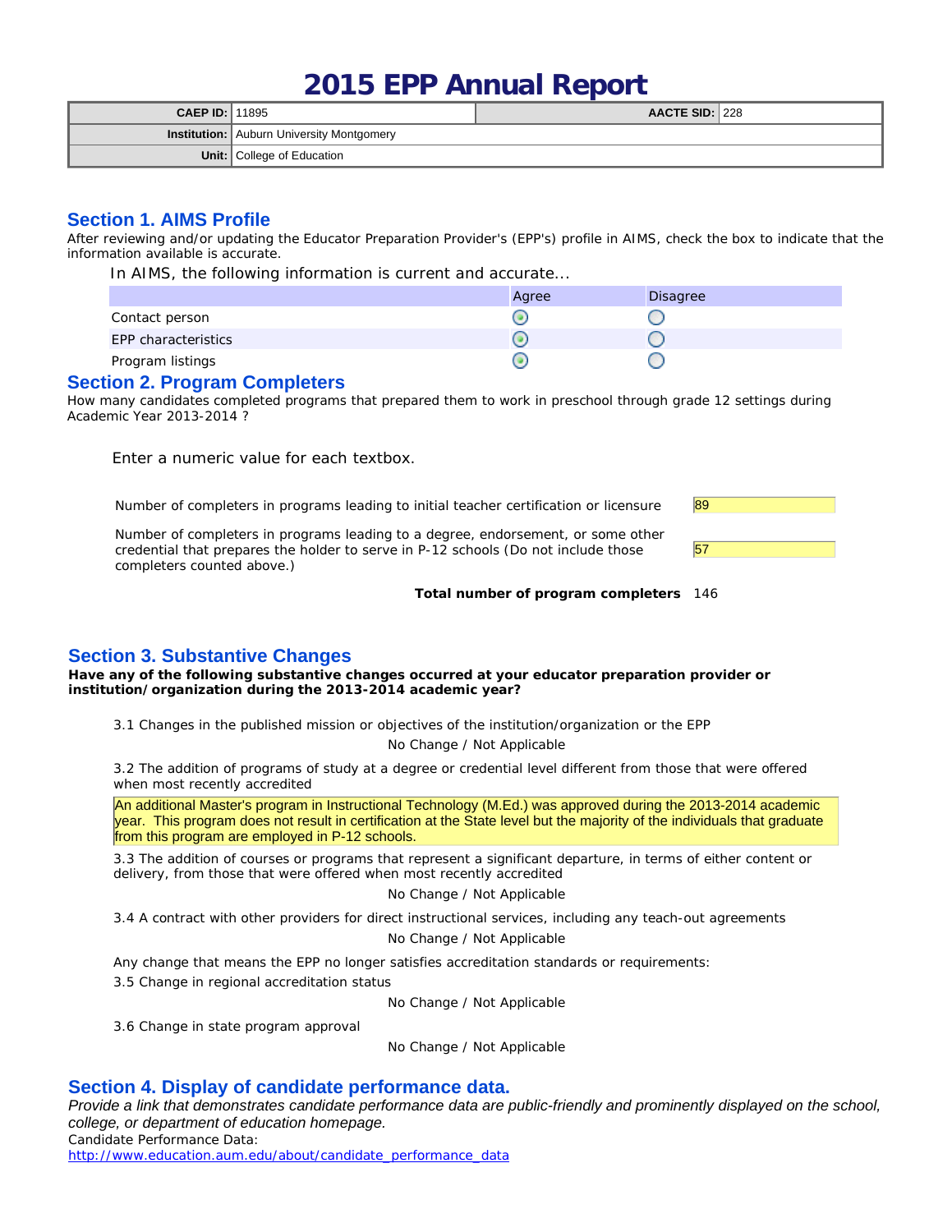## **Section 5. Candidate and Program Measures**

*For each required measure of program impact, program outcome, or consumer information, evidence must be provided for programs leading to initial teacher certification or licensure. CAEP encourages EPPs to provide information on the optional reporting measures as well.*

**CAEP's 8 Reporting Measures**

- 5.1 Impact on P-12 learning and development
- 5.2 Results of completer surveys
- 5.3 Graduation rates
- 5.4 Ability of completers to meet licensing (certification) and any additional state requirements
- 5.5 Indicators of teaching effectiveness
- 5.6 Results of employer surveys, and including retention and employment milestones
- 5.7 Ability of completers to be hired in education positions for which they have prepared
- 5.8 Student loan default rates and other consumer information

*\* Indicate whether the EPP is currently offering a program or programs leading to initial teacher certification or licensure.*

Yes, a program (or programs) leading to initial teacher certification is currently being offered.

No, a program (or programs) leading to initial teacher certification is not currently being offered.

**5.1 Impact on P-12 learning and development.** *Report information on candidate performance during pre-service and completer performance during in-service for programs leading to an initial teacher certification or licensure.*

Which of the following measures of impact on P-12 student learning is the EPP using and planning to use as evidence?

|                                                                                                                                                                       |                     | Data are not available                                                           |                                                                        |  |
|-----------------------------------------------------------------------------------------------------------------------------------------------------------------------|---------------------|----------------------------------------------------------------------------------|------------------------------------------------------------------------|--|
| <b>Assessments</b>                                                                                                                                                    | Data are available  | The EPP has a plan to The EPP does not<br>collect data in the<br>next two years. | currently have a plan<br>to collect data within<br>the next two years. |  |
| Column 1                                                                                                                                                              | Column <sub>2</sub> | Column <sub>3</sub>                                                              | Column 4                                                               |  |
| 5.1.1 Candidate performance during pre-service<br>Unit and lesson plans                                                                                               |                     |                                                                                  |                                                                        |  |
| Pre-post tests of student learning<br>Videos of candidate instruction                                                                                                 | ◉<br>◉              |                                                                                  |                                                                        |  |
| Candidate reflection                                                                                                                                                  |                     |                                                                                  |                                                                        |  |
| Surveys of P-12 students on candidate<br>performance                                                                                                                  |                     |                                                                                  | ⋒                                                                      |  |
| State-adopted assessment(s) (specify)<br><b>Praxis II Content Assessment, Principles of</b><br>Learning & Teaching Praxis, AECTP (Basic<br><b>Skills Assessments)</b> | (@)                 |                                                                                  |                                                                        |  |
| State-designed assessment(s) (specify)                                                                                                                                |                     |                                                                                  | o                                                                      |  |
| EPP-designed assessment(s) (specify)<br>Teacher Work Sample,                                                                                                          |                     |                                                                                  |                                                                        |  |
| Other (specify)                                                                                                                                                       |                     |                                                                                  |                                                                        |  |
| 5.1.2 Completer performance during in-service                                                                                                                         |                     |                                                                                  |                                                                        |  |
| Student achievement and/or learning<br>models (e.g., value-added modeling)                                                                                            |                     |                                                                                  | <b>O</b>                                                               |  |
| EPP-designed case study                                                                                                                                               |                     |                                                                                  | 0                                                                      |  |
| Other (specify)                                                                                                                                                       |                     |                                                                                  |                                                                        |  |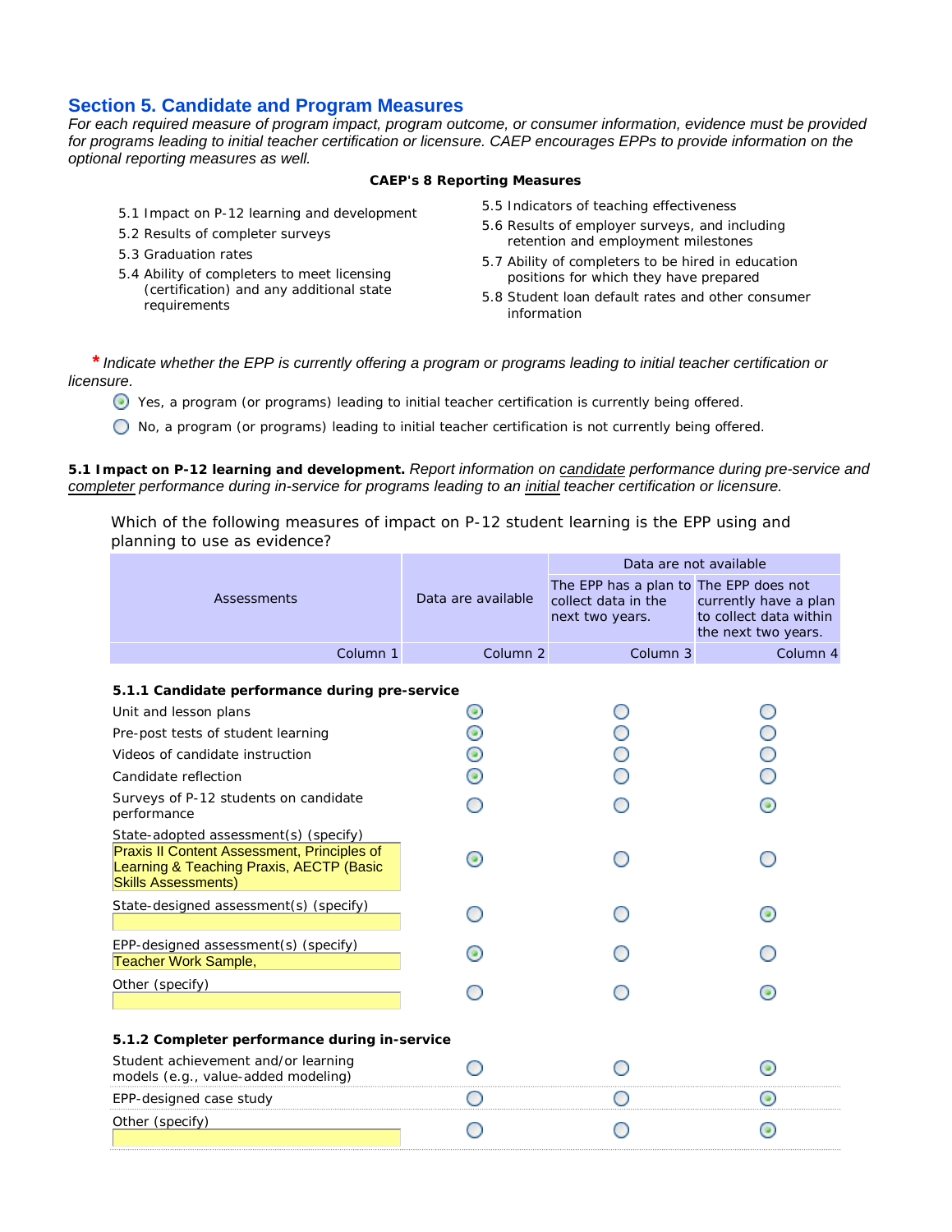**5.2 Results of completer surveys.** *Report information on the satisfaction of completers of programs leading to an initial teacher certification or licensure.*

5.2.1. If "Disagree", go to 5.3

|                                                    | Agree | <b>Disagree</b> |
|----------------------------------------------------|-------|-----------------|
| Completer survey results are available to the EPP. |       |                 |

5.2.2 Which of the following descriptions characterize the completer survey(s) available on the preparation of the EPP? (Check all that apply.)

- $\vee$  The completer provides summary ratings of the EPP and its programs.
- $\triangledown$  The completer provides responses to open-ended questions about the EPP.
- The completer provides a response to questions about their preparation in at least one of the following areas:
	- Content knowledge
	- Instruction and pedagogical content knowledge
	- $\blacktriangleright$  Teaching diverse P-12 students
	- Teaching P-12 students with diverse needs
	- Classroom management
	- Alignment of teaching with state standards
	- **V** Family and community engagement
	- Assessment of P-12 student learning
	- Other (Specify)

5.2.3 If applicable, after a candidate completes a program, when does the EPP administer its completer surveys? (Check all that apply.)

- At the end of the program
- Between the end of the program and one year after program completion
- Between one and two years after program completion
- Between two and three years after program completion
- Between three and four years after program completion
- More than four years after program completion

5.2.4 Indicate the EPP's access to results of completer surveys and the survey response levels.

Record a response for each row.

| Survey administered by         | No access to<br>data | Access to<br>data | Number of completers<br>surveyed | Number of responses<br>received |
|--------------------------------|----------------------|-------------------|----------------------------------|---------------------------------|
| EPP                            |                      | ω                 | 178                              | 25                              |
| Individual program             | o                    |                   |                                  |                                 |
| Institution or<br>organization |                      | 0                 | 188                              | 67                              |
| State                          |                      |                   |                                  |                                 |
| Other (specify)                | 0                    |                   |                                  |                                 |

5.2.5 The EPP can demonstrate that the completer survey is...

Agree Disagree ◉ Reliable (produces consistent results about completer satisfaction) O  $\odot$ Valid (can make an appropriate inference about completer satisfaction)∩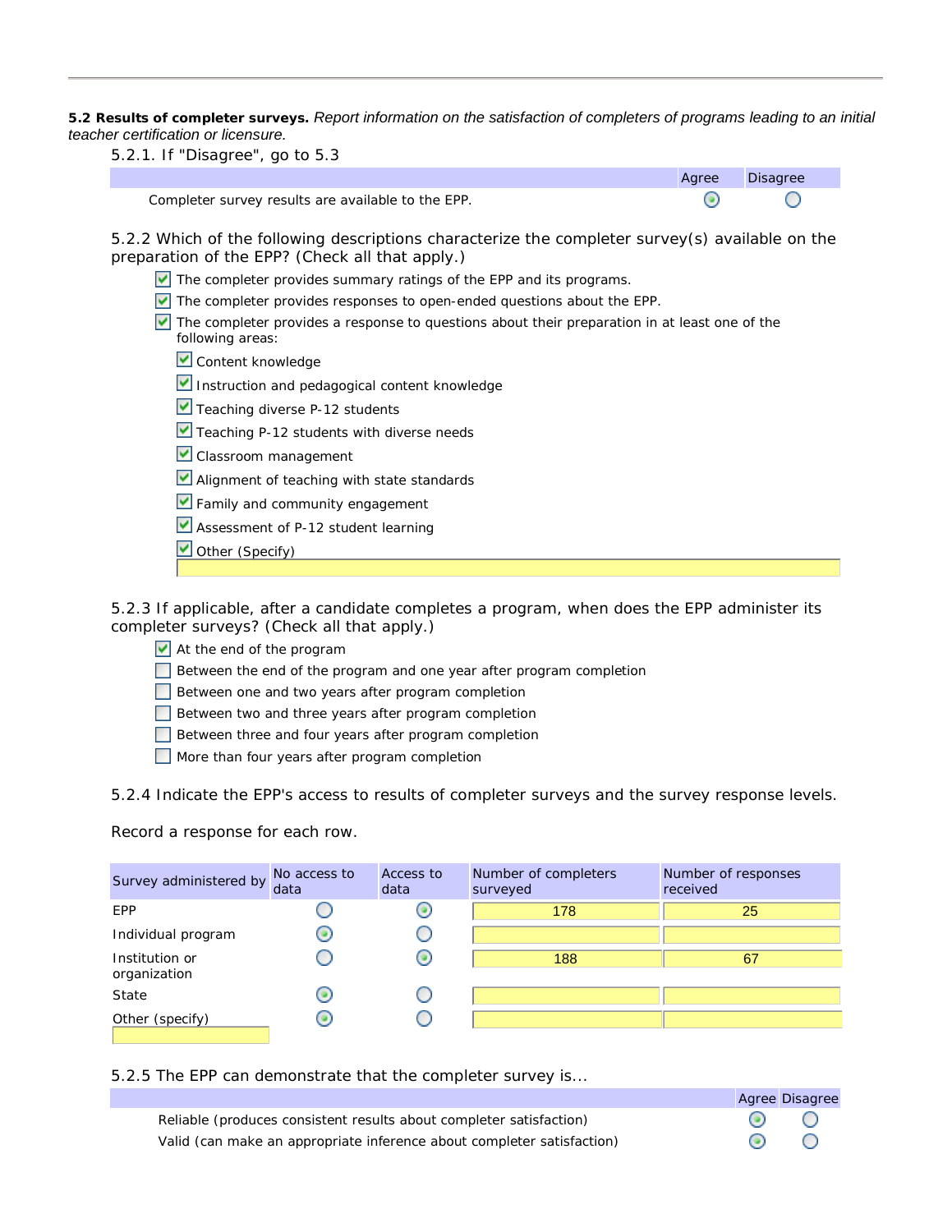| A measure with a representative sample (demonstrates typical completer responses)<br>Inclusive of stakeholder interests<br>A measure that produces actionable results (provides specific guidance to the EPP for<br>continuous improvement) |  |  |
|---------------------------------------------------------------------------------------------------------------------------------------------------------------------------------------------------------------------------------------------|--|--|
| 5.2.6 The EPP can demonstrate that it has made modifications in its preparation<br>based on completer survey results.                                                                                                                       |  |  |

**5.3 Graduation rates.** *Report information on enrollment and candidate progress in programs leading to an initial teacher certification or licensure, as of September 1, 2014.*

Enter a numeric value for each textbox.

|                                                                                                                                                                                                                                    | Academic year a candidate was first enrolled                                                                                                                      |                                                                                                                                         |                                                                                                                                          |                                                                                                                                                                   |                                                                                                                                         |
|------------------------------------------------------------------------------------------------------------------------------------------------------------------------------------------------------------------------------------|-------------------------------------------------------------------------------------------------------------------------------------------------------------------|-----------------------------------------------------------------------------------------------------------------------------------------|------------------------------------------------------------------------------------------------------------------------------------------|-------------------------------------------------------------------------------------------------------------------------------------------------------------------|-----------------------------------------------------------------------------------------------------------------------------------------|
|                                                                                                                                                                                                                                    | AY 2013-2014                                                                                                                                                      | AY 2012-2013                                                                                                                            | AY 2011-2012                                                                                                                             | AY 2010-2011                                                                                                                                                      | AY 2009-2010                                                                                                                            |
| Column 1                                                                                                                                                                                                                           | Column <sub>2</sub>                                                                                                                                               | Column 3                                                                                                                                | Column 4                                                                                                                                 | Column 5                                                                                                                                                          | Column 6                                                                                                                                |
| First Time Enrollment. The number of candidates who enrolled for the first time, during a specified academic year.                                                                                                                 |                                                                                                                                                                   |                                                                                                                                         |                                                                                                                                          |                                                                                                                                                                   |                                                                                                                                         |
| Number of candidates<br>who were enrolled for<br>the first time in a                                                                                                                                                               |                                                                                                                                                                   |                                                                                                                                         |                                                                                                                                          |                                                                                                                                                                   |                                                                                                                                         |
| program leading to an<br>initial teacher<br>certification or licensure                                                                                                                                                             | 129                                                                                                                                                               | 127                                                                                                                                     | 191                                                                                                                                      | 201                                                                                                                                                               | 266                                                                                                                                     |
| Progress in AY 2013-2014. The number of candidates/completers who were recommended for initial teacher<br>certification or licensure during AY 2013-2014. List candidates according to the academic year they were first enrolled. |                                                                                                                                                                   |                                                                                                                                         |                                                                                                                                          |                                                                                                                                                                   |                                                                                                                                         |
| Number of candidates<br>who were recommended                                                                                                                                                                                       |                                                                                                                                                                   |                                                                                                                                         |                                                                                                                                          |                                                                                                                                                                   |                                                                                                                                         |
| for a initial teacher<br>certification or licensure<br>during AY 2013-2014                                                                                                                                                         | $\overline{0}$                                                                                                                                                    | 15                                                                                                                                      | 53                                                                                                                                       | $\overline{14}$                                                                                                                                                   | 3                                                                                                                                       |
| Example: If 15<br>candidates were<br>recommended an initial<br>teacher certification in<br>AY 2013-2014, the<br>numbers across the row<br>should sum to 15<br>$(2+10+0+2+1)$ .                                                     | $\mathcal{L}_{\mathcal{L}}$<br>Two candidates<br>(who first<br>enrolled in AY<br>2013-2014)<br>were<br>recommended<br>for an initial<br>teacher<br>certification. | 10<br>10 candidates<br>(who first<br>enrolled in AY<br>2012-2013)<br>were<br>recommended<br>for an initial<br>teacher<br>certification. | 0<br>Zero candidates<br>(who first<br>enrolled in AY<br>2011-2012)<br>were<br>recommended<br>for an initial<br>teacher<br>certification. | $\mathcal{L}_{\mathcal{L}}$<br>Two candidates<br>(who first<br>enrolled in AY<br>2010-2011)<br>were<br>recommended<br>for an initial<br>teacher<br>certification. | 1<br>One candidates<br>(who first<br>enrolled in AY<br>2009-2010)<br>were<br>recommended<br>for an initial<br>teacher<br>certification. |
| Number of<br>candidates/completers<br>who were not<br>recommended for an<br>initial teacher<br>certification or<br>licensure                                                                                                       | 129                                                                                                                                                               |                                                                                                                                         |                                                                                                                                          |                                                                                                                                                                   |                                                                                                                                         |
| Continued in a program                                                                                                                                                                                                             | 129                                                                                                                                                               |                                                                                                                                         |                                                                                                                                          |                                                                                                                                                                   |                                                                                                                                         |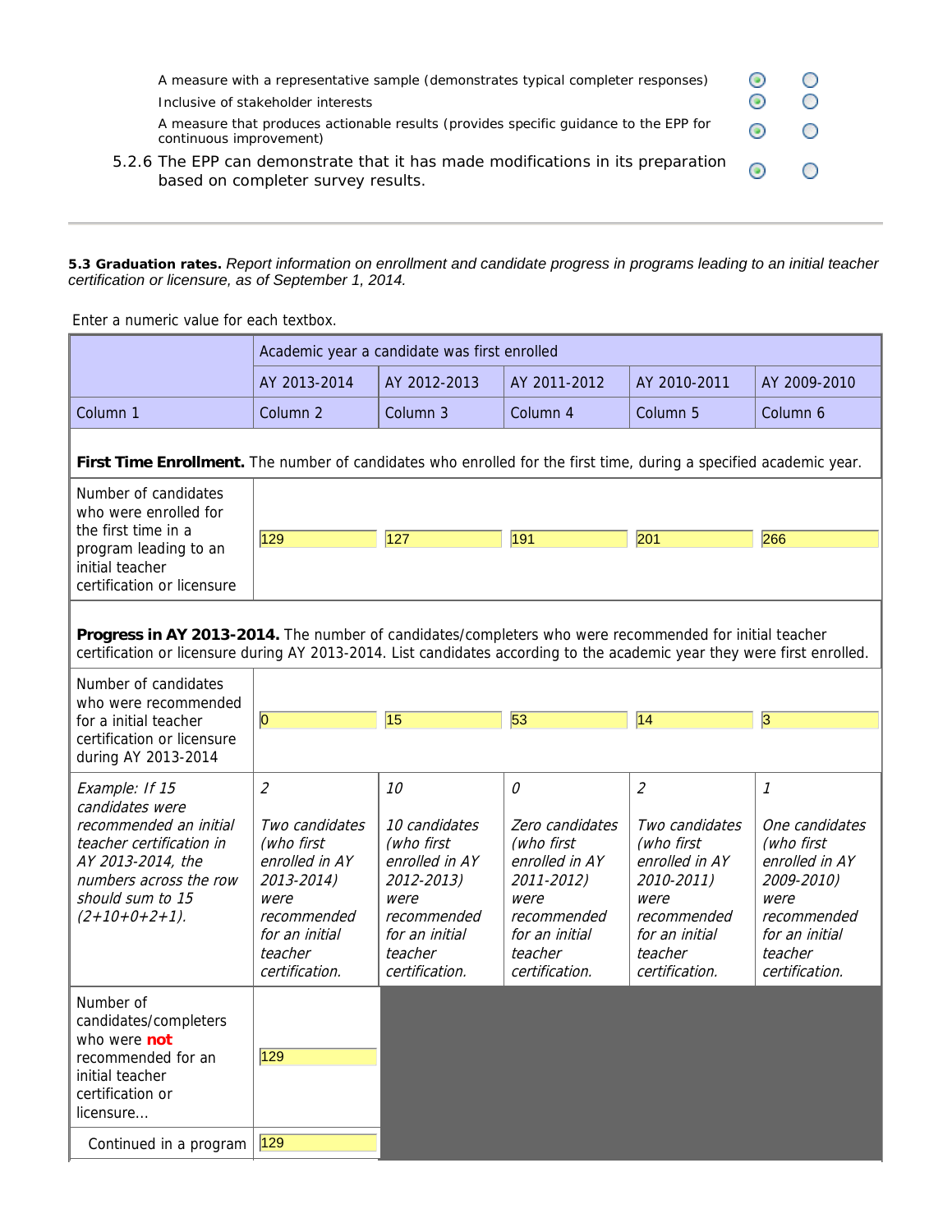| Been counseled out of a $\vert$<br>program |  |
|--------------------------------------------|--|
| Withdrawn from a<br>program                |  |

**5.4 Ability of completers to meet licensing (certification) and any additional state requirements.** *Report information on candidate performance on state licensure tests for initial teacher certification or licensure.*

## 5.4.1 Assessment Pass Rates reported to Title II

|                                          | <b>Number</b><br>taking test | Average scaled score<br>(This value should be<br>between $0-1.$ ) | <b>Number</b><br>passing test | (% ) | Pass rate Statewide average<br>pass rate (%) |
|------------------------------------------|------------------------------|-------------------------------------------------------------------|-------------------------------|------|----------------------------------------------|
| All program completers, 92<br>2012-2013  |                              | 0.41                                                              |                               | 100  | 100                                          |
| All program completers, 112<br>2011-2012 |                              | 0.58                                                              | 112                           | 100  | 100                                          |

5.4.2 The EPP can demonstrate that the licensure or certification test results are...

|                                                                                                                                                | Agree                    | <b>Disagree</b>                               |
|------------------------------------------------------------------------------------------------------------------------------------------------|--------------------------|-----------------------------------------------|
| Representative (demonstrates typical candidate or completer performance)<br>Actionable (provides specific quidance for continuous improvement) |                          |                                               |
| 5.4.3 The EPP can demonstrate that it has made modifications in its preparation based on                                                       | $\left( \bullet \right)$ | $\left( \begin{array}{c} \end{array} \right)$ |
| certification test results.                                                                                                                    |                          |                                               |

#### **5.5 Indicators of teaching effectiveness.** *Report information on the availability of measures of teaching effectiveness during in-service for completers of programs leading to an initial teacher certification or licensure*

For which of the following measures of teaching effectiveness does the EPP have data or plan to collect data?

Record a response for each assessment (row).

|                                                      |                    | Data are not available                                                                                 |                                               |  |
|------------------------------------------------------|--------------------|--------------------------------------------------------------------------------------------------------|-----------------------------------------------|--|
| Assessments                                          | Data are available | The EPP has a plan to The EPP does not<br>collect data in the currently have a plan<br>next two years. | to collect data within<br>the next two years. |  |
| Column 1                                             | Column 2           | Column 3                                                                                               | Column 4                                      |  |
| Completer performance during in-service              |                    |                                                                                                        |                                               |  |
| Surveys of P-12 students on completer<br>performance |                    |                                                                                                        |                                               |  |
| School district-level teacher evaluation             |                    |                                                                                                        |                                               |  |
| Employer observations                                |                    |                                                                                                        |                                               |  |
| Employer surveys                                     |                    |                                                                                                        |                                               |  |
| EPP-designed case study                              |                    |                                                                                                        |                                               |  |
| Other (specify)                                      |                    |                                                                                                        |                                               |  |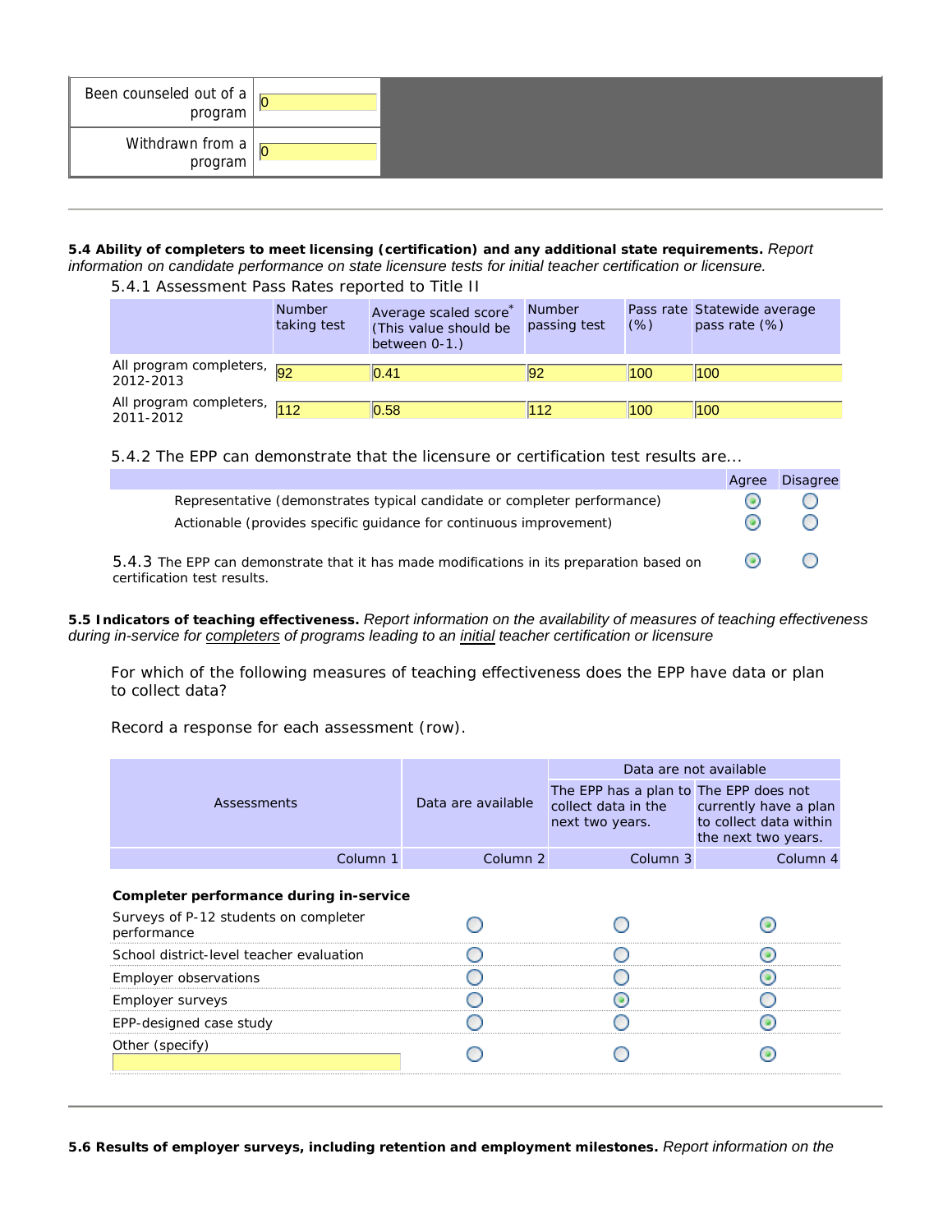*availability of employer satisfaction data for completers employed by school districts.*

5.6.1 If "Disagree", go to 5.7

|                                                   | Agree Disagree |  |
|---------------------------------------------------|----------------|--|
| Employer survey results are available to the EPP. |                |  |

5.6.2 Which of the following descriptions characterize the employer survey(s) available? (Check all that apply.)

| The employer provides overall summary ratings of the completer.                                                            |
|----------------------------------------------------------------------------------------------------------------------------|
| The employer provides responses to open-ended questions about the completer.                                               |
| The employer provides a response to questions about the completer's preparation in at least one of<br>the following areas: |
| Collaboration with school-based colleagues and staff                                                                       |
| Alignment of teaching with state standards                                                                                 |
| Family and community engagement                                                                                            |
| Content/subject matter                                                                                                     |
| Instructional and pedagogical content knowledge                                                                            |
| Development of a safe learning environment                                                                                 |
| Assessment of P-12 student learning                                                                                        |
| Teaching P-12 students with diverse needs                                                                                  |
| Teaching diverse P-12 students                                                                                             |
| Other (Specify)                                                                                                            |
|                                                                                                                            |

5.6.3 Indicate the access the EPP has to results from employer surveys and their response levels. (Check all that apply.)

Record a response for each row.

| Survey administered by         | No access to<br>data | Access to<br>data | Number of completers<br>surveyed | Number of responses<br>received |
|--------------------------------|----------------------|-------------------|----------------------------------|---------------------------------|
| EPP                            |                      |                   |                                  |                                 |
| Institution or<br>Organization |                      |                   |                                  |                                 |
| <b>School District</b>         | 0)                   |                   |                                  |                                 |
| State                          | 0)                   |                   |                                  |                                 |
| Accreditation agency           | 0                    |                   |                                  |                                 |
| Other (specify)                | 0                    |                   |                                  |                                 |

#### 5.6.4 The EPP can demonstrate that the employer survey is...

|                                                                                                                      | Agree Disagree           |
|----------------------------------------------------------------------------------------------------------------------|--------------------------|
| Reliable (produces consistent results about employer satisfaction)                                                   | $\left( \bullet \right)$ |
| Valid (can make an appropriate inference about employer satisfaction)                                                | $\left( \bullet \right)$ |
| A measure with a representative sample (demonstrates typical employer<br>responses)                                  | $\left( \bullet \right)$ |
| Inclusive of stakeholder interests                                                                                   | $\left( \bullet \right)$ |
| A measure that produces actionable results (provides specific quidance to the EPP<br>for continuous improvement)     | (@)                      |
| 5.6.5 The EPP can demonstrate that it has made modifications in its preparation<br>based on employer survey results. |                          |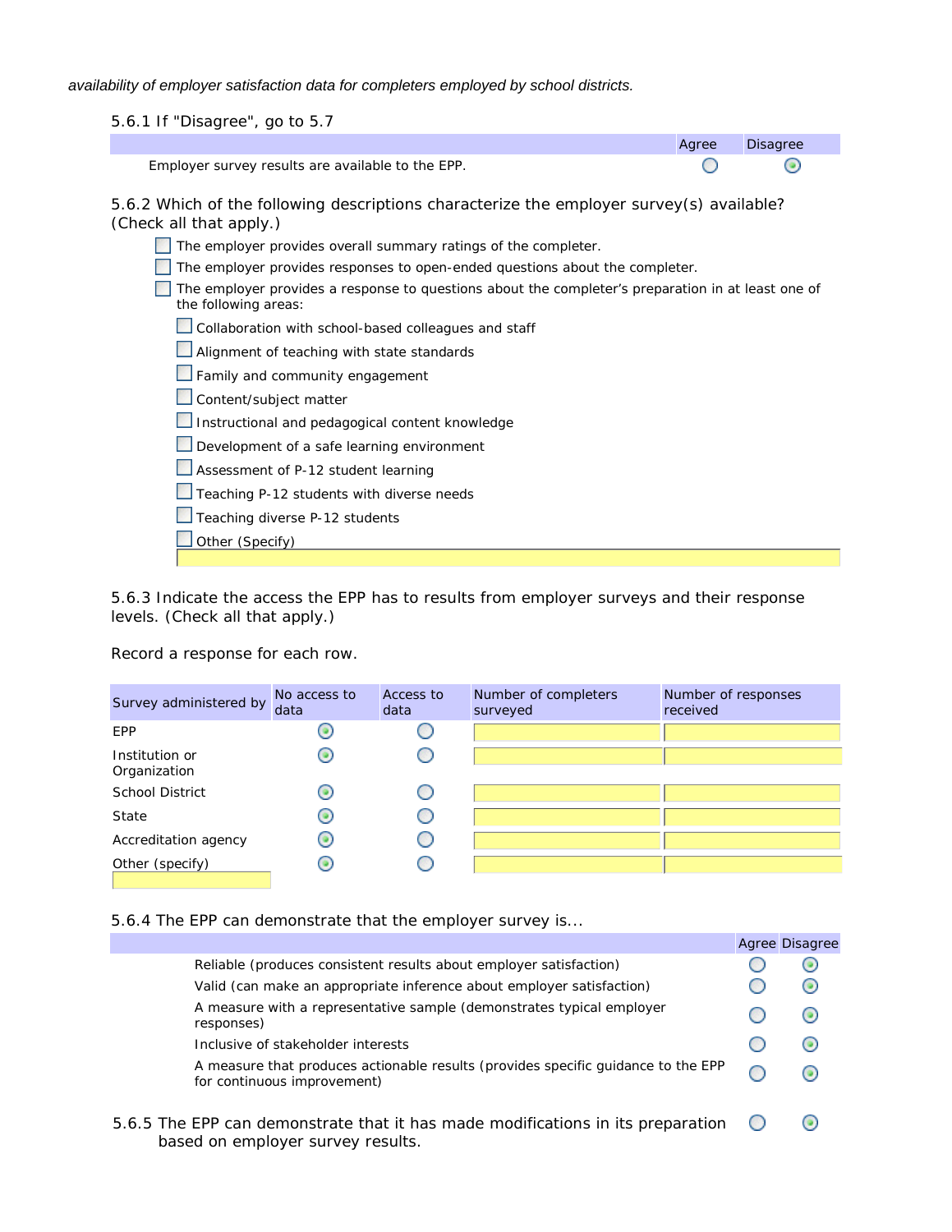**5.7 Ability of completers to be hired in education positions for which they have prepared.** *Report on the availability of employment information for completers of programs leading to an initial teacher licensure or certification, as of September 1, 2013.*

|  |  | 5.7.1 If "Disagree", then go to 5.8 |  |  |  |
|--|--|-------------------------------------|--|--|--|
|  |  |                                     |  |  |  |

|                                                                                                                                                                           | Agree | Disagree |
|---------------------------------------------------------------------------------------------------------------------------------------------------------------------------|-------|----------|
| The EPP has attempted to collect data on the employment status of completers.                                                                                             |       |          |
| 5.7.2 What strategies have the EPP used to collect data? (Check all that apply.)                                                                                          |       |          |
| $\triangleright$ Completer survey                                                                                                                                         |       |          |
| Employer survey                                                                                                                                                           |       |          |
| Institutional or organizational department (e.g., Alumni Office) (specify)<br>Office of Student Services and Teacher Certification; Office of Institutional Effectiveness |       |          |
| Collaboration with other EPPs                                                                                                                                             |       |          |
| Collaboration with school districts                                                                                                                                       |       |          |
| Collaboration with state education departments                                                                                                                            |       |          |
| Contracted a consultant or organization                                                                                                                                   |       |          |
| Other (specify)                                                                                                                                                           |       |          |
|                                                                                                                                                                           |       |          |
|                                                                                                                                                                           |       |          |

5.7.3 What challenges have the EPP encountered when collecting data? (Check all that apply.)

| U Low response rates        |
|-----------------------------|
| $\Box$ Inconurate reporting |

- Inaccurate reporting of employment status
- Maintaining current candidate records
- **Privacy issues**
- **V** Insufficient resources
- Other (specify)

#### 5.7.4 If "Disagree", then go to 5.8

|                                                                          | Agree Disagree |
|--------------------------------------------------------------------------|----------------|
| The EPP has access to information on the employment status of completers |                |

5.7.5 The EPP has access to information on the employment status of completers from which of the following sources? (Check all that apply.)

| Self-report from the completer |
|--------------------------------|
| Third party:                   |
| $\Box$ School district         |
| State department (specify)     |
|                                |
| Other (specify)                |
|                                |

5.7.6 Based on the EPP's available information, complete the chart below on the employment status of candidates who completed their program in Academic Year 2013-2014.

|                               |                                  | Number of completers with each employment status       |                                                          |                                    |                                                     |                        |                                 |
|-------------------------------|----------------------------------|--------------------------------------------------------|----------------------------------------------------------|------------------------------------|-----------------------------------------------------|------------------------|---------------------------------|
| Year of program<br>completion | Total<br>number of<br>completers | Employed<br>in a<br>position<br>for which<br>they were | Employed<br>in an<br>education<br>position<br>outside of | Enrolled<br>in higher<br>education | Employed<br>outside of<br>the<br>education<br>field | <b>Not</b><br>employed | Employment<br>status<br>unknown |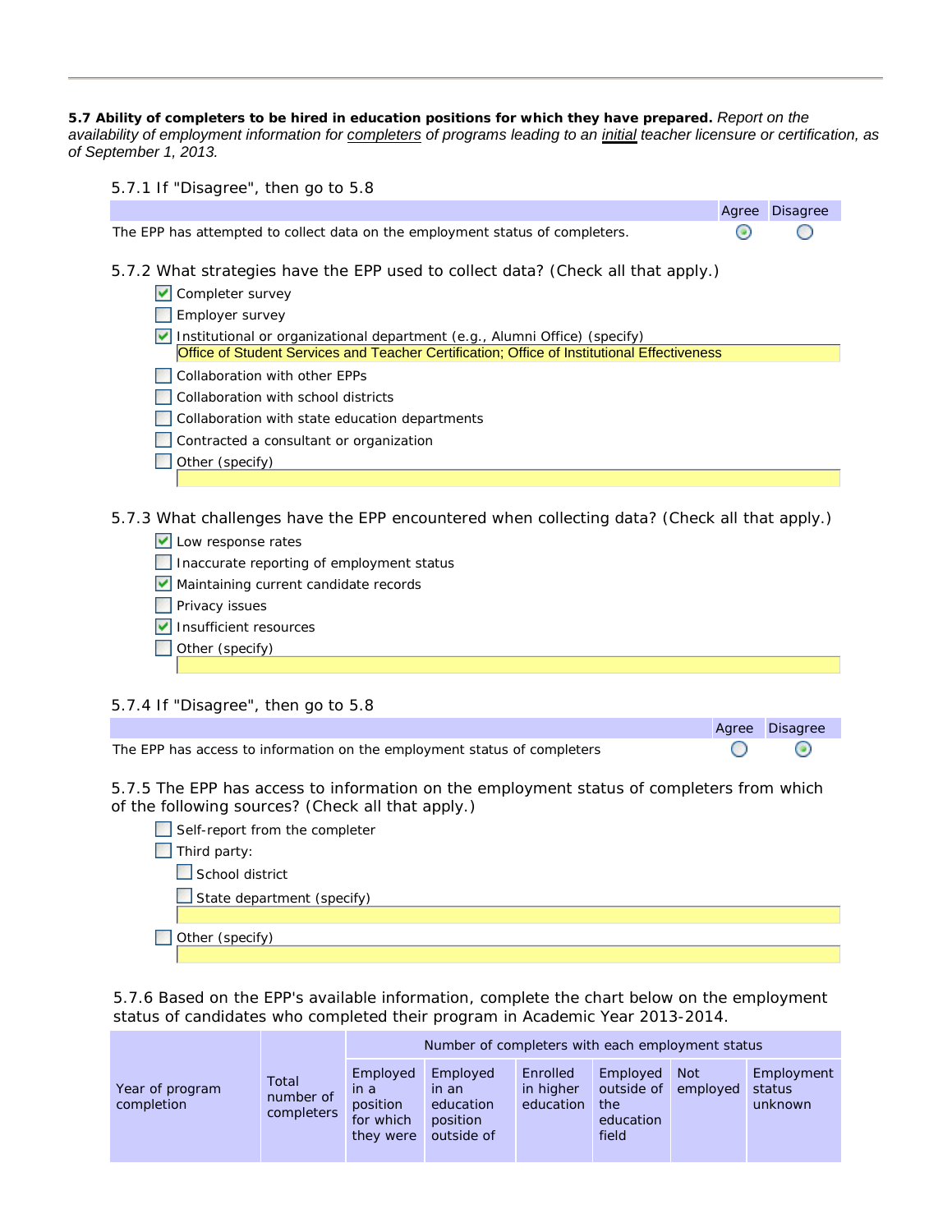|                                                                                                                                                        |          | prepared | their<br>preparation |             |                                     |   |    |
|--------------------------------------------------------------------------------------------------------------------------------------------------------|----------|----------|----------------------|-------------|-------------------------------------|---|----|
| Column 1                                                                                                                                               | Column 2 | Column 3 | Column <sub>4</sub>  |             | Column 5 Column 6 Column 7 Column 8 |   |    |
| AY 2013-2014                                                                                                                                           |          |          |                      |             |                                     |   |    |
| Example: If 60<br>candidates<br>completed their<br>program in AY 2013-<br>2014, the numbers<br>across the row<br>should sum to 60<br>$(17+9+8+4+2+20)$ | 60       | 17       | 9                    | $\mathbf 0$ | $\overline{4}$                      | 2 | 20 |

**5.8 Student loan default rates and other consumer information.** *Report consumer information for the educator preparation provider.*

Indicate which of the following categories of consumer information the EPP has access to and publicly displays on its website. (Check all that apply.)

Record a response for each row.

| Consumer information                                          | No Access<br>to data     | Access to<br>data        | Publicly displayed data                                                                                     |
|---------------------------------------------------------------|--------------------------|--------------------------|-------------------------------------------------------------------------------------------------------------|
| 3-year student loan<br>default rate                           |                          | $\circ$                  |                                                                                                             |
| Average cost of<br>attendance                                 |                          | $\left( \bullet \right)$ | http://www.aum.edu/admissions/financial-affairs/cashier-<br>loffice/tuition-fees/2013-2014-tuition-and-fees |
| Average beginning salary $\bigcirc$<br>of a program completer |                          | $\circ$                  | http://www.teacherportal.com/teacher-salaries-by-state/                                                     |
| Placement patterns of<br>completers                           | $\left( \bullet \right)$ |                          |                                                                                                             |
| Other (specify)                                               |                          |                          |                                                                                                             |

## **Section 6. Areas for Improvement, Weaknesses, and/or Stipulations**

Summarize EPP activities and the outcomes of those activities as they relate to correcting the areas cited in the last Accreditation Action/Decision Report.

**Areas for Improvement related to Standard 2 cited as a result of the last NCATE review:**

**1. The unit does not ensure consistent involvement of stakeholders in the evaluation of assessments.** *exaluation of assessments*.

We have not revised our assessments at this point because state regulations are in the process of being revised.

#### **Section 7. Accreditation Pathway**

**Continuous Improvement.** *Summarize progress toward target level performance on the standard(s) selected.* All areas of Standard III for advanced programs were selected to progress toward the target level. Progress on target goals: Goal 1: Interaction with families and school community will increase for all candidates in the COE through community and service learning projects collaboratively planned and implemented by peers. The Service Learning Committee recommended that COE students complete 100 hours of service, which includes 20 independent hours. COE students are currently fulfilling 80% of the hours through methods course requirements. Goal 2: Design an accurate, simple, and easy-to-use system to track field experiences and clinical practice of candidates. A system to track racial/ethnic/socio-economic diversity and the types of